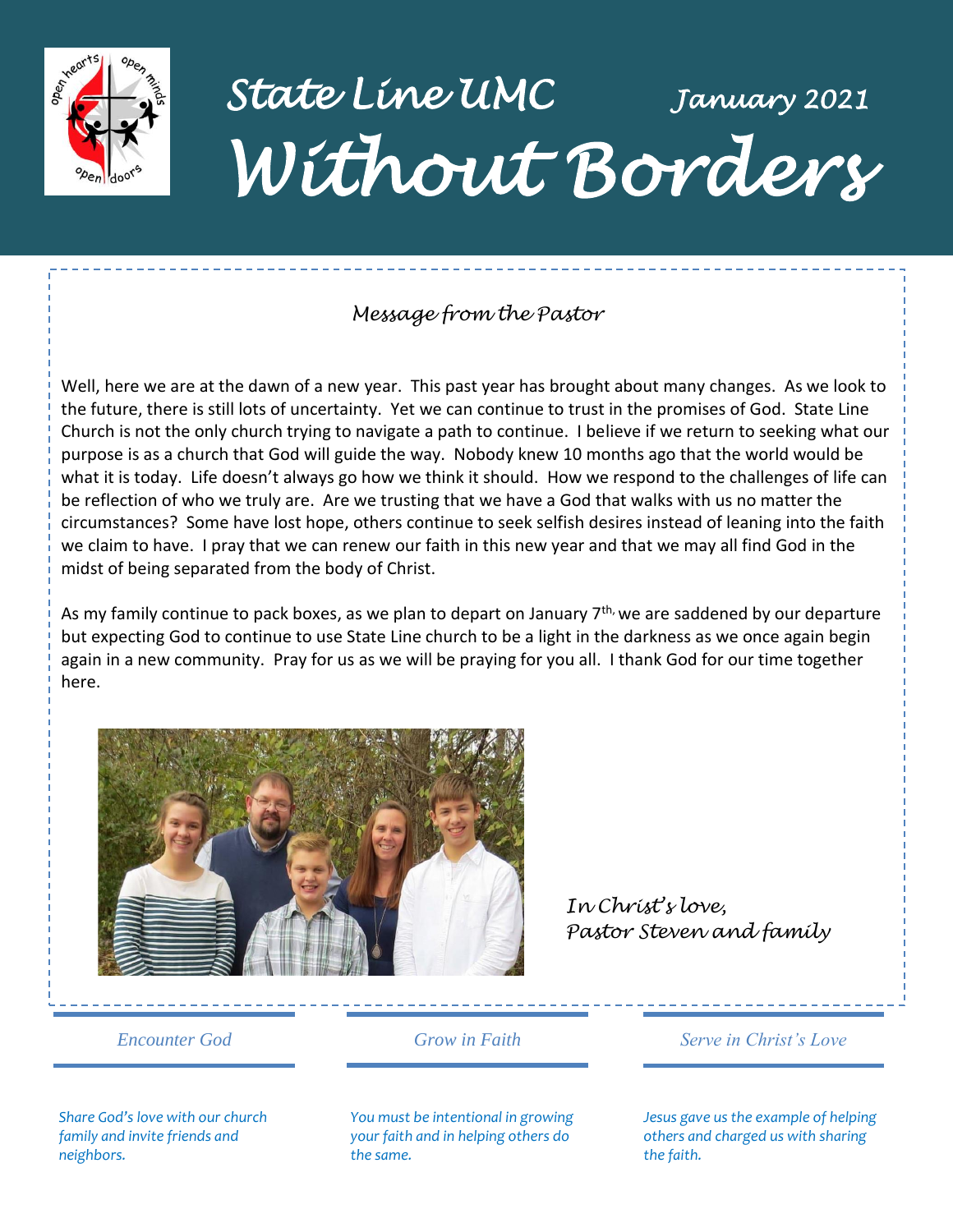*Our Mission To make new disciples of Jesus Christ*

Our Vision

To invite and reach out to our neighbors to encounter God, grow in *faith and serve in Christ's love*



**Outreach Ministry**

The Outreach Team, with food donations from many church members and grants secured by Pastor Steven, offers monthly essentials to the residents of the State Line Motel/Inn. That ministry will continue in 2021 but with a few changes to streamline the effort.

Leading the process is Ellen Kennedy who inventories the food on hand and is the person to see with any questions or suggestions.

Grocery bags will be filled at 1:00 pm on the Monday prior to the Wednesday delivery each month. Here's a great opportunity to take part especially if you don't want to be out after dark to deliver the groceries. As long as COVID prevails, masks will be required to be worn when packing the bags and taking them (by elevator) to the East Ave entryway. Anyone not wanting to ride the elevator will not be made to do so. Up until this year, all filled bags were carried a few at a time upstairs to be loaded. That's a chore for those of us with achy knees to make numerous trips up and down the stairs.

For delivery, helpers will meet at 6:00 on delivery night to load bags from East Ave entryway to the church van. Along with a table, the groceries will be taken to the Inn and set up for pick up starting there at 6:30. Around 7:00, any remaining groceries and the table are loaded into the van and returned to church. And yes, masks will be required.

The dates for packing bags and delivery are listed below. Four volunteers for each different job would be wonderful! You can do the packing. You can do the delivery. Together we can make a difference!

| <b>Packing Bags</b> | For | Delivery On  |
|---------------------|-----|--------------|
| January 25          |     | January 27   |
| February 22         |     | February 24  |
| March 22            |     | March 24     |
| April 26            |     | April 28     |
| May 24              |     | May 26       |
| June 21             |     | June 23      |
| July 26             |     | July 28      |
| August 23           |     | August 25    |
| September 20        |     | September 22 |
| October 25          |     | October 27   |
| November 15         |     | November 17  |
| December 13         |     | December 15  |



**Worship videos can also be found at the top of the church website in simple links.**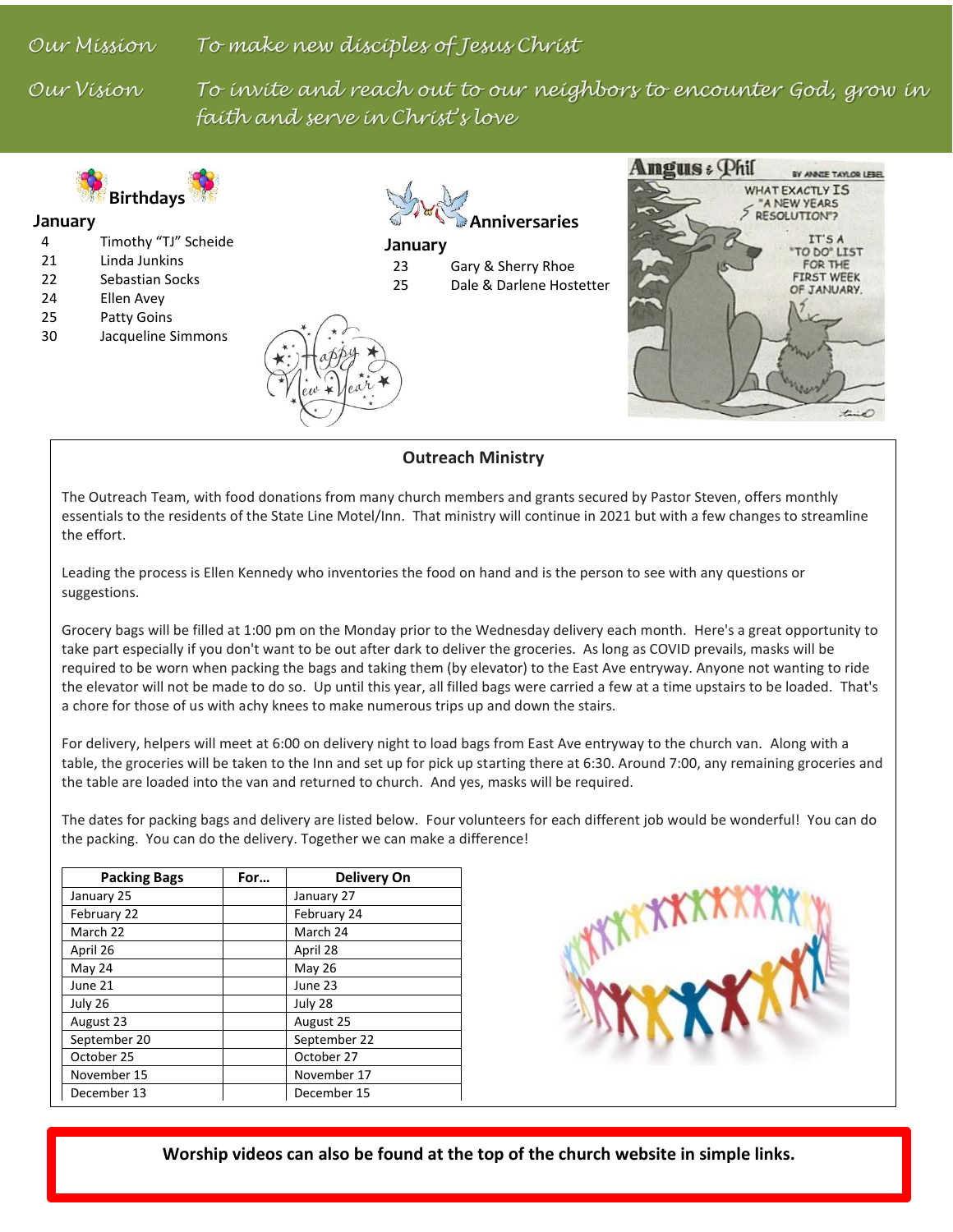| Week of December 6 <sup>th</sup> :           | \$2210.00 |
|----------------------------------------------|-----------|
| Week of December $13^{th}$ : \$1206.00       |           |
| Week of December 20 <sup>th</sup> : \$628.00 |           |
| Week of December $27^{nd}$ : \$50.00         |           |

## **Tithes & Offerings**



If you would like to send any tithes or offerings, they can be mailed to:

State Line United Methodist Church P.O. Box 277 State Line, PA 17263

# **Tithely**

Giving online can be so simple. Just take a look… Just two screens – Our site then a simple Tithely form.



|                                           |                                   |                                        |                         | $\oplus$ |                            |                                   |               |
|-------------------------------------------|-----------------------------------|----------------------------------------|-------------------------|----------|----------------------------|-----------------------------------|---------------|
| <b>State Line United Methodist Church</b> |                                   |                                        | State Line, 17263       |          | <b>First Name</b>          | Last Name                         | Email         |
| Give:                                     |                                   |                                        |                         |          | $\Box$ Card                |                                   | <b>血 Bank</b> |
| 0.00                                      | To:                               | General Fund                           | $\overline{\mathbf{v}}$ |          | Card number                |                                   | MM/YY CVC     |
| <b>Recurring Giving</b>                   | Every Week                        | Tuesday<br>$\mathcal{L}_{\mathcal{F}}$ |                         |          | Cover Fees <sup>1</sup>    |                                   |               |
| First Name                                | Last Name                         | Email                                  |                         |          | Envelope #                 |                                   |               |
| $\Box$ Card                               |                                   | $m$ Bank                               |                         |          | Remember Me <sup>(1)</sup> | Password                          | PIN           |
| <b>Card number</b>                        | $\mathcal{N}_{\text{eff}}$        |                                        | MM/YY CVC               |          |                            |                                   |               |
|                                           | <b>Give \$0.00</b>                |                                        | $\triangleq$            |          |                            | <b>Give \$0.00</b>                | $\triangleq$  |
|                                           | Powered by Tithe.ly online giving |                                        |                         |          |                            | Powered by Tithe.ly online giving |               |
|                                           |                                   |                                        |                         |          |                            |                                   |               |